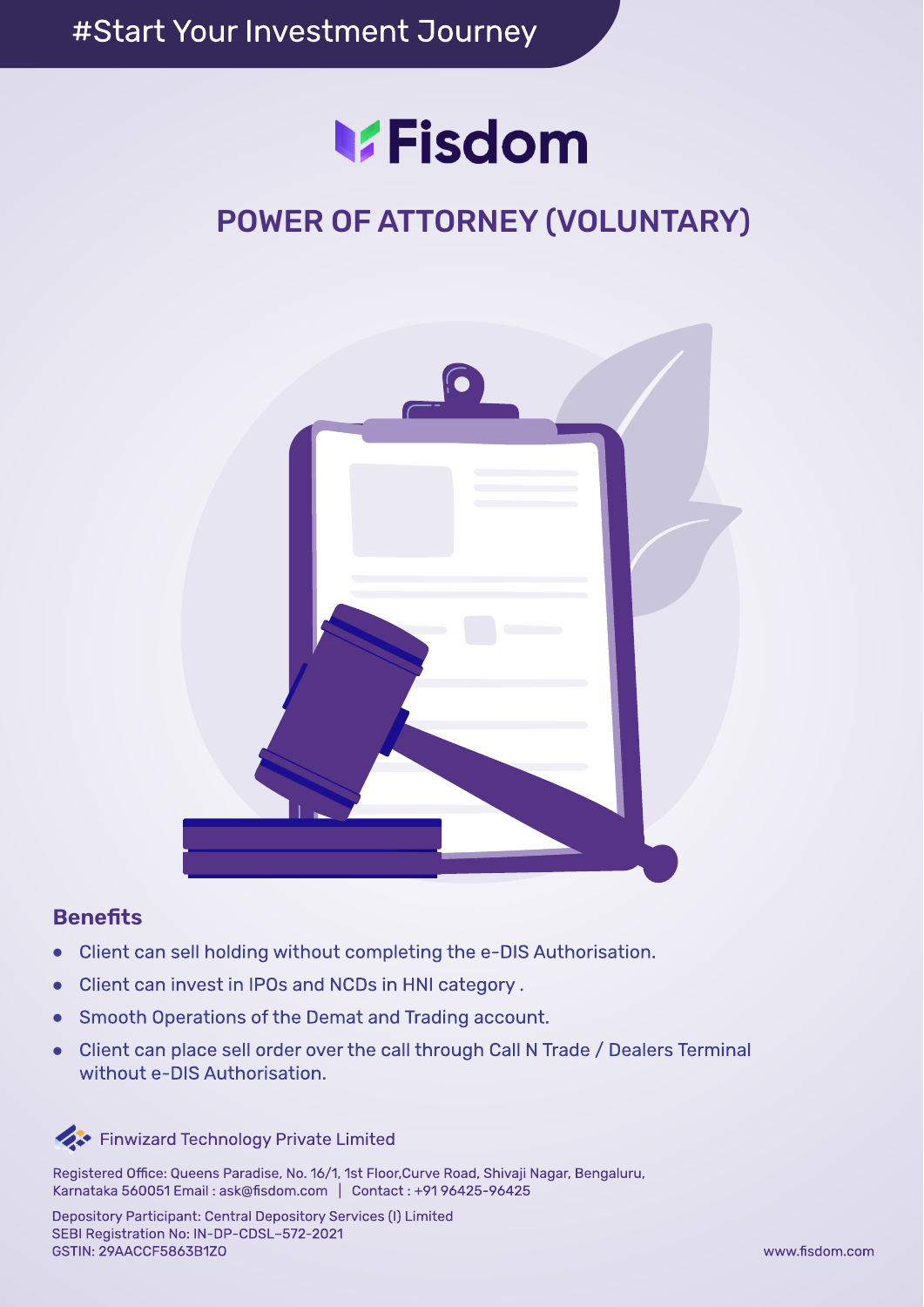### **POWER OF ATTORNEY (VOLUNTARY)**

# **V**Fisdom

| KNOW ALL MEN BY THESE PRESENTS THAT I/WE Mr. / Mrs. / M/s (First Holder |  |  |
|-------------------------------------------------------------------------|--|--|
|-------------------------------------------------------------------------|--|--|

Holder \_\_\_\_\_\_\_\_\_\_\_\_\_\_\_\_\_\_\_\_\_\_\_\_\_\_\_\_\_\_\_\_\_\_\_\_\_\_\_ (Third Holder) \_\_\_\_\_\_\_\_\_\_\_\_\_\_\_\_\_\_\_\_\_\_\_\_\_\_\_\_\_\_\_\_\_\_\_\_\_\_\_\_\_\_ an Individual/ a

sole proprietary concern/ a partnership firm /a body Corporate/trust, registered/incorporated, under the provisions of the Indian Partnership Act, 1932/the companies Act 1956 or any relevant Act, having his/her/its residence/ registered office/place of business at \_\_\_\_\_\_\_\_\_\_\_\_\_\_\_\_\_\_\_\_\_\_\_\_\_\_\_\_\_\_\_\_ (hereinafterreferred to as "BeneficialOwner") wish to avail / have availed the broking/E-broking facilities

and other services offered (hereinafter referred to as " Services), by Finwizard Technology Private Limited(hereinafter referred to as "FINWIZARD" company incorporated under the companies Act 1956 and having its Registered office at "Queens Paradise, No. 16/1, 1st Floor, Curve Road, Shivaji Nagar, Bengaluru, Karnataka - 560051" and is a Member (Trading Member) of The National Stock Exchange of India Limited (NSE) and Bombay Stock Exchange limited (BSE) respectively (hereinafter referred to as "the Exchange) and is also a "Depository Participant"registered with Central Depository Services (India) Ltd (CDSL).

Whereas in the course of availing the services and for meeting the settlement and margin obligation thereof on the Exchanges, I/We do hereby nominate, Constitute and appoint M/s. Finwizard Technology Private Limited (Member Broker), Hereinafter referred to as "FINWIZARD" acting through their Directors and/or duly authorised staff for the purpose, as my/our true and lawful attorneys for my depository accounts with Finwizard Technology Private Limited (Depository Participant) DP ID 12092100 Client IDs to execute and perform severally the following acts, deeds, matters and things, provided the attorney complies with all applicable conditions of all or any of their services offered by them in their capacity as stock Brokers.

- 1 To have and exercise the powers and /or authority, to do and/or execute the acts, deeds matters and things specified in agreements between FINWIZARD and the Beneficial Owner as may be applicable in relation to the transactions executed by the client, subject to applicable SEBI regulations.
- 2. To transfer any securities to the pool or early pay in account for honoring margin or delivery obligations, for any transaction executed with FINWIZARD which is registered as a Depository Participant and a stock broker registered with Securities and Exchange Board of India (SEBI).
- 3. To Sign instruction on my behalf with respect to debit/credit the depository account/(s) for the credit or benefit of my/our account with FINWIZARD, for the transactions carried by me/us with FINWIZARD.
- 4. To instruct the DPto debit securities to my / our aforesaid demat accounts and/ortransfer securities from the said account and/or instruct the DP to execute the share transfer requests given by me/us in electronic form or otherwise through FINWIZARD to pool/ /Client Securities under Margin Funding Account I Client Securities Margin Pledge account or any other DP account of FINWIZARD as per the Schedule to POA, to the extent of shares sold through FINWIZARD for pay-in obligation as well as for upfront margins/settlement obligations towards Stock Exchanges across all segments and to meet such obligation which may arise on account of my/our availing of any services from FINWIZARD.
- 5. In case of any change in the below account numbers, FINWIZARD is authorized to transfer the securities to the new account number(s) with prior intimation to me/us regarding such change(s).
- 6. Pledge securities in favour of FINWIZARD (Trading Member) and further re-pledge of securities to Clearing House/Clearing Corporation for limited purpose of meeting margin requirements and/or our obligation to FINWIZARD.
- 7. Pursuant to my/our instructions or instructions from my/ourAuthorised representatives, to do all such acts and things as may be necessary, to enable us to avail services offered by FINWIZARD including but not limited to apply/subscribe/renounce/sign renunciation forms for any offer or public issues of shares, securities, stocks, bonds, debentures borrowing and lending rights shares, additional shares, mutual fund units, units of collective investment schemes or any other securities or purchase/sale/redemption, investment, tendering shares in open offer/ buy back, delisting or any other like issues and/or investment product for which services are availed from FINWIZARD, subject to the extent allowed under applicable SEBI regulations and guidelines.
- 8. To sign/validate applications, contracts, receipts, documents or forms or correspondences with Exchanges/Depositories/ Mutual Funds or Asset Management Companies or such person(s) or authorities or Departments, apply for, subscribe to,redeem or enterinto correspondence, or carry out necessary correspondence, with respect to any Initial Public Offers/Offers for Sale of Securities of the companies/Units of mutual fund, Asset Management company or any other "Investment Products" offered through the website www.fisdom.com or any other means as per the instructions made available to them by me/us by electronic mail or through the website or any other mode as specified on the website or otherwise and / or to affix their signatures to any document, form or any other record, being a delivery instruction or any other form or document given by me/us to the said depository participant, as required by the concerned depository.
- 9. I/We also undertake to pay such demat/pledge/invocation charges/fees and such other charges incurred by FINWIZARD under this Power of Attorney and that I/We further authorize FINWIZARD to debit my/our account with FINWIZARD with the said charges as and when the same becomes due for payment and I/we hereby undertake to pay the same immediately on demand made by FINWIZARD.
- 10. I/We authorize the Stock Broker / Depository Participant to send consolidated summary of Clients scrip-wise buy and sell positions taken with average rates to the client by way of SMS/emails on a daily basis, notwithstanding any other document to be disseminated as specified by SEBI from time to time
- 11. To register this Power ofAttorney with the Depository Participant and / or with any other party concerned as is required within the parameters of this Power of Attorney.
- 12. To make payment to market participant with respect to the aforesaid products mentioned in point 7 above on my/our behalf to fulfill the transaction requested by me/us.
- 13. To enter into correspondence with market participant with respect to any transaction in any Investment Products.
- 14. To forward all such applications placed through the website to the online-lPO module of the concerned Exchange or owner I issuer of "Investment Product':